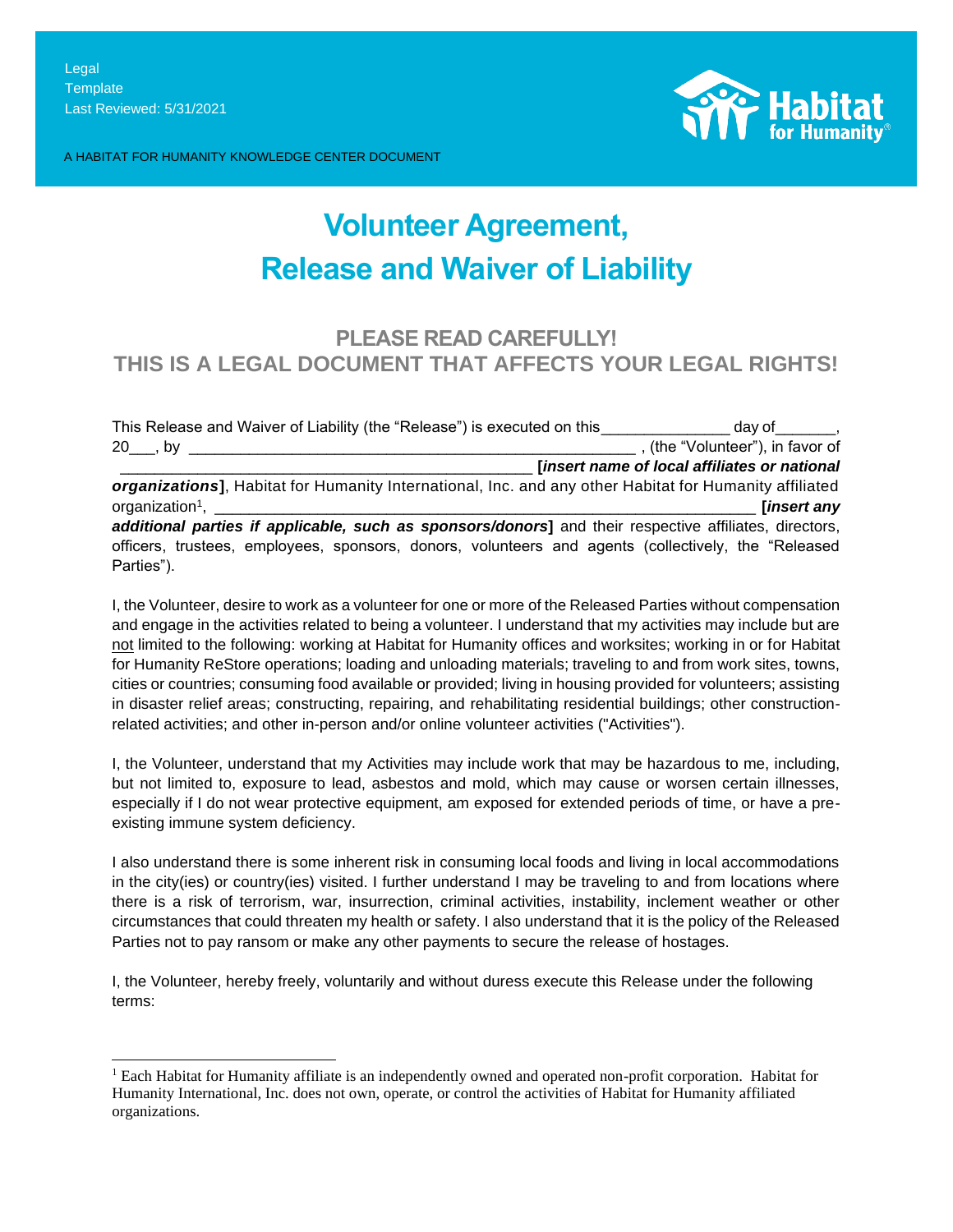**Release and Waiver.** I, the Volunteer, acknowledge and understand that participation in the Activities may involve certain risks, including, but not limited to, personal injury(ies), bodily injury, illness, permanent disability, property damage, loss and/or death ("Risks"). These Risks include, but are not limited to, exposure to and/or infection with COVID-19 and/or other viruses and/or bacterial infection even in ideal conditions, and despite any and all reasonable efforts made to mitigate such Risks. I further acknowledge and agree that, due to the nature of the Activities, social distancing of six feet per person will not always be possible and that my participation in the Activities may result in an elevated risk of contracting COVID-19 and/or other viruses and/or bacterial infection.

I, the Volunteer, further confirm that prior to engaging in the Activities, I may be required to complete a COVID-19 health screening questionnaire provided by one or more of the Released Parties. I agree that I will answer all questions on the questionnaire truthfully. I agree to not participate in any Activities if, at such time and to the best of my knowledge, I am a carrier of COVID-19 or infected with COVID-19. I further agree to follow all safety precautions outlined by any Released Party while volunteering.

In consideration of and in order to be allowed to participate in the Activities, I do hereby release and forever discharge and hold harmless the Released Parties and their successors and assigns from any and all liability, claims, demands, costs and damages of any kind, whether arising from tort, contract or otherwise, which I or my heirs, assigns, next of kin or legal representatives may have or which may hereinafter accrue, arise from, or are in any way related to my Activities with any of the Released Parties, including but not limited to Risks, whether caused wholly or in part by the simple negligence, fault or other misconduct of any of the Released Parties or of other volunteers, other than their intentional or grossly negligent conduct. In addition, the Released Parties shall have the benefit of any future liability protection for businesses as relating to the COVID-19 pandemic passed by any governmental entity to which the Released Parties are subject.

I understand and acknowledge that by signing this Release I knowingly assume the Risks associated with the Activities. I also understand that the Released Parties do not assume any responsibility for or obligation to provide financial assistance or other assistance, including but not limited to medical, health or disability insurance in the event of injury, illness, death or property damage. Regarding any illness or virus, including COVID-19, I, the Volunteer, understand that even if I follow all guidelines for the prevention and handling of any illness or virus, including COVID-19, there is still a risk that Volunteer could contract such virus or illness.

*I* understand and acknowledge that children under the age of 16 are not allowed on Habitat for Humanity *worksites while construction is in progress. While minors between the ages of 16 and 18 may be allowed to participate in some types of build site activities, solely as outlined by the Released Parties, I understand that using power tools, excavation, demolition, working on rooftops and similar activities are not permitted*  for anyone under the age of 18. I agree it is my responsibility to communicate these requirements to any of *my minor children who will attend and/or participate in the Activities.*

**Consent to Transportation and Medical Treatment.** I consent to the use of first aid treatment and the use of generic and over-the-counter medications and treatments as directed by manufacturer labels, whether administered by the Released Parties or first aid personnel. In an emergency, I understand the Released Parties may try to contact the individual listed below as an emergency contact. If an emergency contact cannot be reached promptly, I hereby authorize the Released Parties to act as an agent for me to consent to any examination, testing, x-rays, medical, dental or surgical treatment for me as advised by a physician, dentist or other health care provider. This includes, but is not limited to, my assessment, evaluation, medical care and treatment, anesthesia, hospitalization, or other health care treatment or procedure as advised by a physician, dentist or other health care provider. I also authorize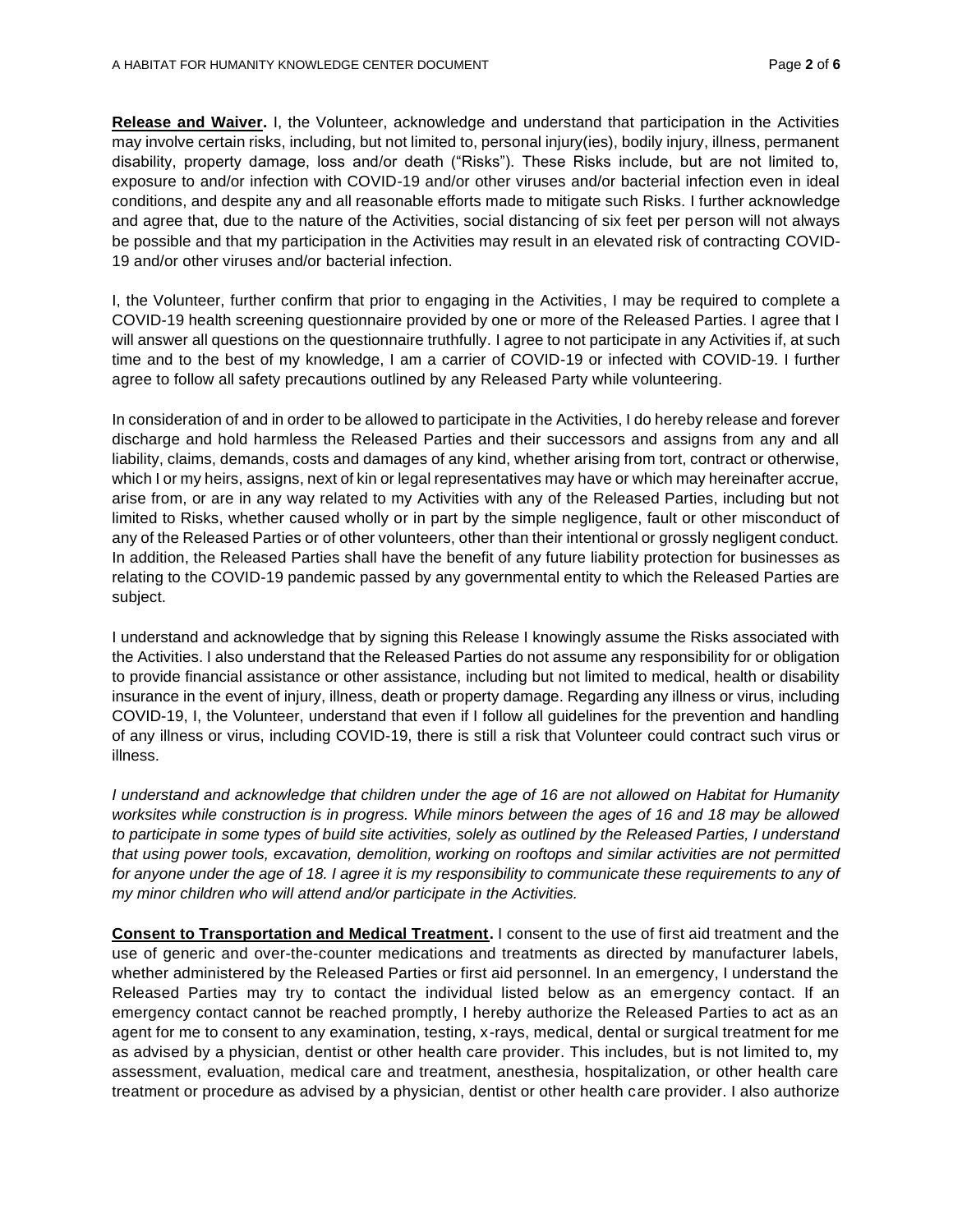the Released Parties to arrange for transportation of me as deemed necessary and appropriate in their discretion. I, the Volunteer, do hereby release, forever discharge and hold harmless the Released Parties from any liability, claim, demand, and action whatsoever brought by me or on my behalf which arises or may hereafter arise on account of any transportation, first aid, assessment, care, treatment, response or service rendered in connection with my Activities with any of the Released Parties.

If the Volunteer is less than 18 years of age, the parent(s) having legal custody and/or the legal guardian(s) of the Volunteer also hereby release, forever discharge and hold harmless the Released Parties from any liability, claim, demand and action whatsoever brought by such volunteer or on his/her behalf which arises or may hereafter arise on account of the decision by any representative or agent of the Released Parties to exercise the power to transport, administer first aid, and consent to assessment, examination, x-rays, medical, dental, surgical or other such health care treatment as set forth in the Parental Authorization for Treatment of, and Travel With, a Minor Child.

**Insurance.** I understand that, except as otherwise agreed to by the Released Parties in writing, the Released Parties are under no obligation to provide, carry or maintain health, medical, travel, disability or other insurance coverage for any Volunteer. Each Volunteer is expected and encouraged to obtain his or her own health, medical, travel, disability or other insurance coverage.

I understand that I am and remain responsible for payment of such hospital, physician, ambulance, dental, medical or other services obtained for me or my child. I agree that the Released Parties do not assume any responsibility for the payment of such fees or expenses which may be incurred. If I have health insurance, I understand my personal health insurance is my primary coverage.

**Confidentiality.** I agree that in the course of my participation in the Activities, I may have access to personal and/or health care information of other persons. I agree to maintain the confidentiality of such information, to use such information only as necessary to do my job as a volunteer, and to comply with Habitat for applicable policies regarding such information.

**Authorization for Release of Protected Health Information.** I authorize the following entities to disclose my health information to Habitat for Humanity International, Inc., its affiliated companies, and their officers, directors, volunteers, agents, employees and their authorized representatives (for purposes of this paragraph, collectively "Habitat"): Starr Insurance Companies, Starr International Company, Inc., C.V. Starr & Co., Inc., and its affiliated companies, and any authorized representatives ("Company"). My health information includes any and all information relating to my health which is in the possession of Company, including but not limited to medical and dental records, medical consultations, treatments, or surgeries; psychiatric or psychological care; use of drugs or alcohol; drug prescriptions; and communicable diseases, including HIV/AIDS. I understand the health information to be disclosed includes information protected under Federal and State law, including regarding mental health, substance abuse, developmental disabilities, infectious/communicable diseases, privileged communications and genetic information. I understand that the disclosure to Habitat is for the following purposes: eligibility confirmation; claim submission facilitation; claim inquiry and dispute resolution; fraud detection; and audit and quality control services. I understand that the signing of this Authorization is voluntary and is not required to receive benefits under any Company insurance policy. I understand that I may request a copy of this Authorization. I agree that a photographic copy of this Authorization shall be as valid as the original. I understand that this Authorization is valid for the longer of 12 months or the duration of any claim for benefits under any Company insurance policy, but in no event longer than 24 months. I understand that I may revoke this Authorization at any time by providing written notification to the Company at Administrative Concepts, Inc. 994 Eagle School Road, Suite 1005, Wayne, PA 19087-1082. Such revocation shall not have any effect on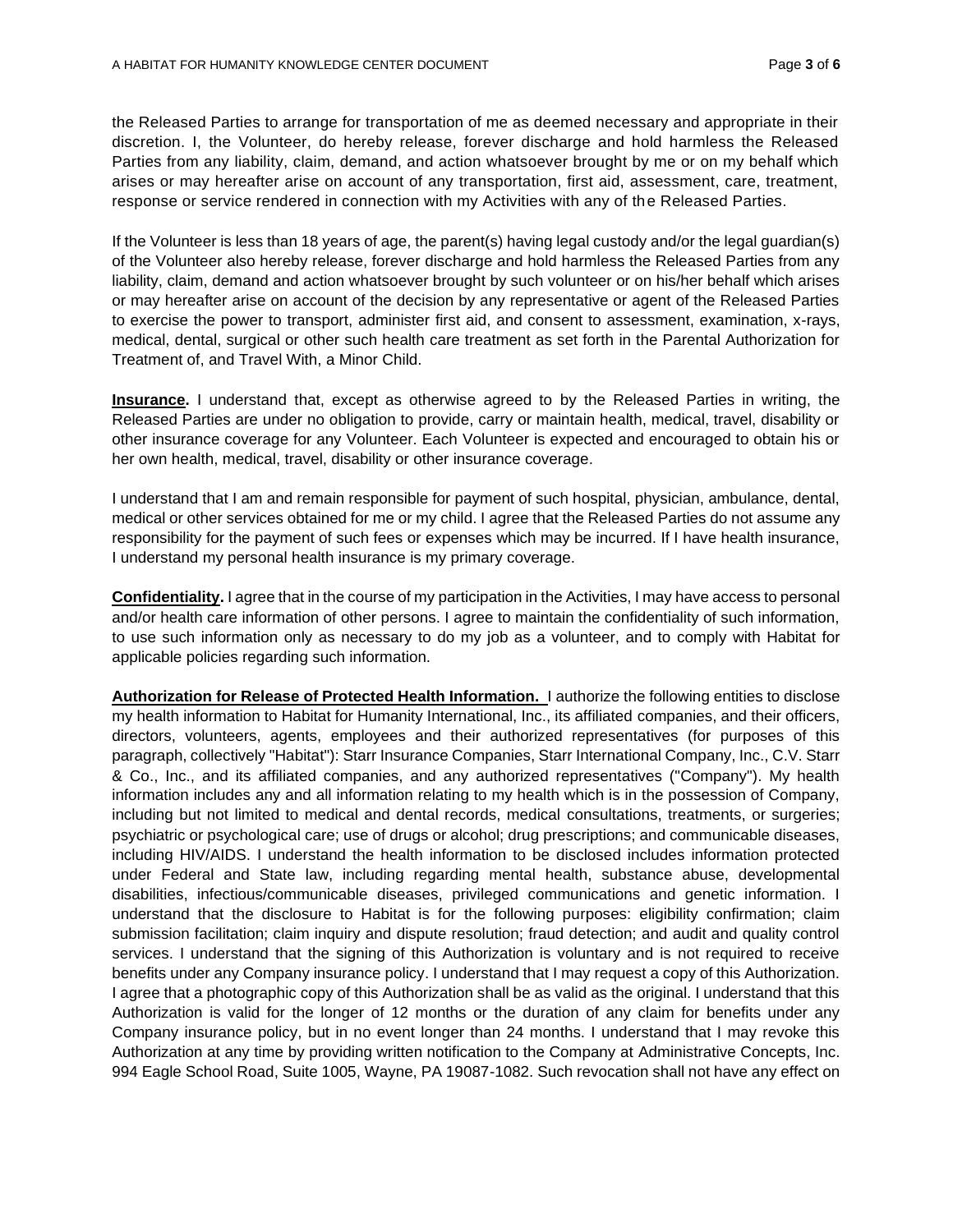actions that the Company and/or Habitat took in reliance on the Authorization prior to each receiving notice of the revocation.

**Photographic/Recording Release.** I hereby grant and convey unto the Released Parties all right, title and interest in any and all photographs and video/audio/electronic recordings of me, including as to my name, image and voice, made by or on behalf of any of the Released Parties during my Activities with the Released Parties, including, but not limited to, the right to use such materials for any purpose and to any royalties, proceeds or other benefits derived from them. I understand that I will not have any ownership interest in or to such photographs, images and/or recordings, I have not been provided or promised any compensation to me, and I hereby waive any rights, privileges or claims based on any right of publicity, privacy, ownership or any other rights arising, relating to or resulting from the photographs, images and/or recordings. I understand and agree that this paragraph also applies to my minor child(ren) who are volunteering.

**Other.** I expressly agree that this Release is intended to be as broad and inclusive as permitted by state law. I further agree that in the event any clause or provision of this Release is held invalid by any court of competent jurisdiction, the invalidity of such clause or provision shall not otherwise affect the remaining clauses or provisions of this Release, which shall continue to be enforceable. Further, a waiver of a right under this Release by a Released Party does not prevent the exercise of any other right.

I have carefully considered my decision, the benefits and risks involved, and hereby give my informed consent to participate in all volunteer Activities. I have read and understand this Release and Waiver of Liability, I acknowledge that any questions of mine have been answered, and I voluntarily agree to the above provisions. It is my intent to bind my heirs, next of kin, assigns and legal representative.

#### **SIGNATURE OF VOLUNTEER 18 YEARS OR OLDER:**

|  | Volunteer: Name (please print):____________________________Signature: _____________________________  |
|--|------------------------------------------------------------------------------------------------------|
|  |                                                                                                      |
|  |                                                                                                      |
|  |                                                                                                      |
|  | Witness: Name (please print):__________________________________Signature:___________________________ |
|  |                                                                                                      |
|  | <b>EMERGENCY CONTACT INFORMATION FOR VOLUNTEER OVER 18 YEARS OF AGE:</b>                             |
|  |                                                                                                      |
|  |                                                                                                      |
|  |                                                                                                      |
|  |                                                                                                      |
|  |                                                                                                      |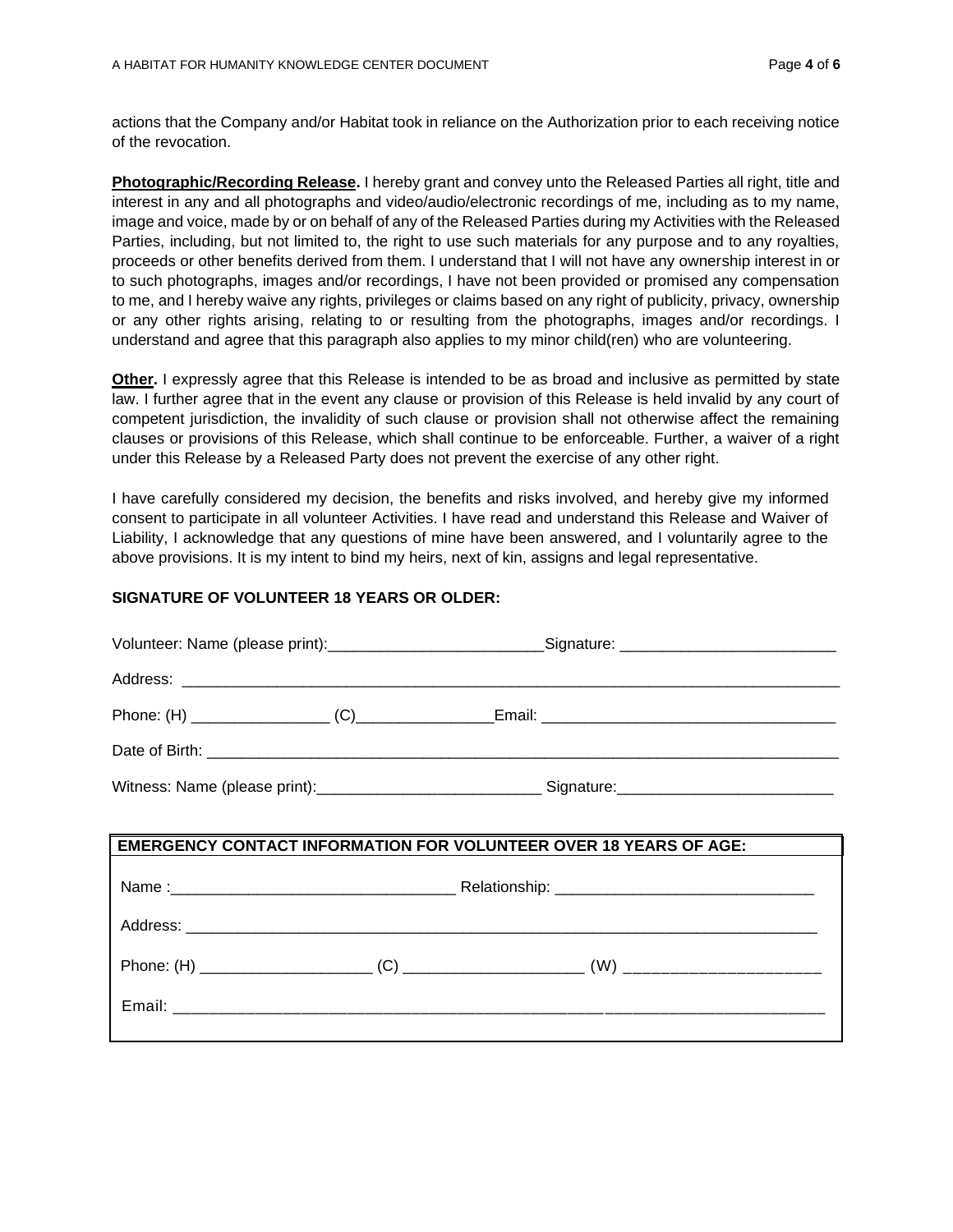**IMPORTANT: If the Volunteer is less than 18 years of age, all parents or guardians must complete the signature section below.** If only one parent or guardian signs these forms on behalf of a Volunteer who is under 18 years of age, then the undersigned parent or guardian of the Volunteer hereby covenants, warrants, represents and agrees that he or she is executing these forms on behalf of, and as an agent for, any other individual who may be a parent or guardian of the Volunteer, that he/she is fully authorized to do so, and that by executing such Release and Parental Authorization, the undersigned is binding himself/herself, the Volunteer, and any other parent or guardian of the Volunteer, and all of their heirs, next of kin, assigns, and legal representatives to such Release and Parental Authorization.

Name of Volunteer Under 18 Years Old:

Name:\_\_\_\_\_\_\_\_\_\_\_\_\_\_\_\_\_\_\_\_\_\_\_\_\_\_\_\_\_\_\_\_\_\_\_\_\_\_\_\_\_\_\_\_\_\_\_ Date of Birth:\_\_\_\_\_\_\_\_\_\_\_\_\_\_\_\_\_\_\_\_

#### **SIGNATURE OF PARENT/GUARDIAN SIGNING ON BEHALF OF THE ABOVE MINOR:**

I have carefully considered my decision, the benefits and risks involved and hereby give my informed consent, on behalf of the above listed minor child, for him/her to participate in all Activities as set forth in the above Volunteer Agreement, Release and Waiver of Liability, and such terms are incorporated herein. I have read and understand the above Volunteer Agreement, Release and Waiver of Liability, any questions of mine have been answered, and I voluntarily agree to all such provisions. It is my intent to bind my and the minor Volunteer's heirs, next of kin, assigns, and legal representatives. Furthermore, I understand that the above Volunteer Agreement, Release and Waiver of Liability is made on behalf of my minor child(ren) and/or legal wards and I represent and warrant to Habitat for Humanity International, Inc. or its affiliated organizations that I have the full authority to sign this on behalf of such minor(s).

| Parent/Guardian: Name (please print): ________________________Signature: ___________________________ |  |                                                                                                      |  |
|------------------------------------------------------------------------------------------------------|--|------------------------------------------------------------------------------------------------------|--|
|                                                                                                      |  |                                                                                                      |  |
|                                                                                                      |  |                                                                                                      |  |
|                                                                                                      |  |                                                                                                      |  |
|                                                                                                      |  | Parent/Guardian: Name (please print): _______________________Signature: ____________________________ |  |
|                                                                                                      |  |                                                                                                      |  |
|                                                                                                      |  |                                                                                                      |  |
|                                                                                                      |  | Witness: Name (please print): Signature: Signature: Microsoft Name (please print):                   |  |

| <b>EMERGENCY CONTACT INFORMATION FOR THE ABOVE LISTED MINOR VOLUNTEER:</b> |  |  |
|----------------------------------------------------------------------------|--|--|
|                                                                            |  |  |
|                                                                            |  |  |
|                                                                            |  |  |
|                                                                            |  |  |